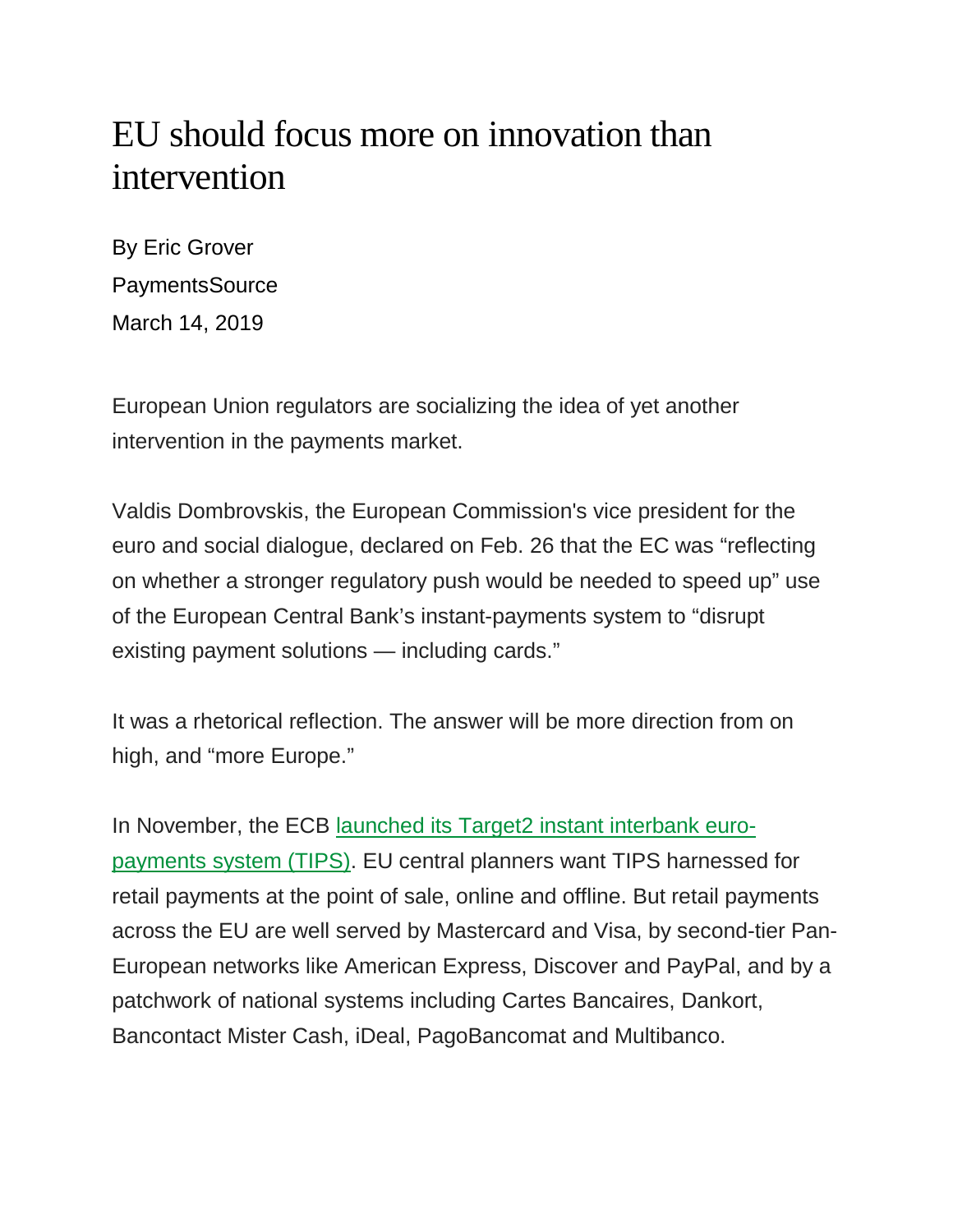ECB board member Yves Mersch at the American Community Association in Brussels urged promoting the central bank's instant-payments system and establishing interoperability between legacy national payment systems, perhaps harnessing TIPS, thus creating a euro-champion to compete with the dominant Pan-EU networks Mastercard and Visa.

Previously, the EC and ECB cheered two putative Western EU payment networks, the Euro Alliance of Payment Schemes (EAPS) and Monnet. Both failed.

Mersch worries that "a true SEPA for cards has not yet been achieved" and suggests interoperability between surviving national schemes and adoption of "a common European logo."

EAPS attempted to build a Pan-Western European payment scheme relying on interoperability between national systems. It never solved a real problem for consumers, merchants or banks, just as Mersch's idea for a European system would not. EAPS didn't invest in building a brand or compelling value proposition or have a plausible fighting strategy to achieve network critical mass.

Monnet was a coalition of 24 Western European banks with the market heft to have a go at it. However, it balked at investing in billions of euros in a political project to demonstrate they were "good Europeans" by building an inferior network to compete with Mastercard and Visa. Finding a path to retail-payment network critical mass is difficult, especially in mature, wellserved markets. EU payment-system price controls make it even less appealing.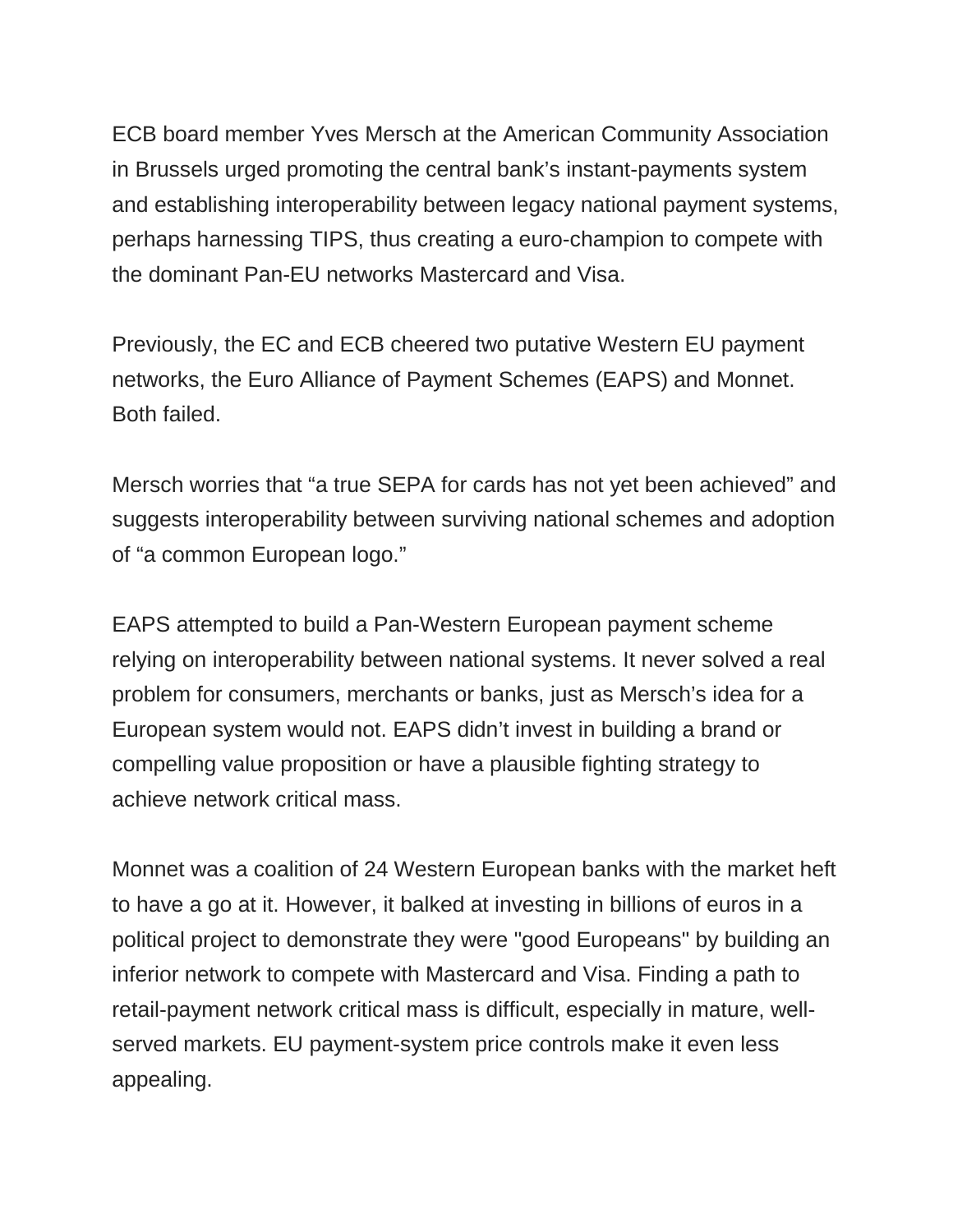Worldline launched a Pan-European system facilitating interoperability between national mobile P2P payments systems. Mobile P2P payment systems such as Swish in Sweden, Mobilepay in Denmark and Jiffy in Italy have nascent retail-payments beachheads. For interoperability to work, there has to be a unifying brand conveying the promise. Lack of a unifying brand on cards and signage at the point of sale on and offline, has been a critical factor impeding more transactions over Discover's global network of network reciprocity.

At the Merchant Payment Ecosystem conference in Berlin on Feb. 20, Helmut Wacket, who heads the ECB's market innovation and integration division, extolled TIPS for bringing instant payments to retail.

TIPS has Pan-European reach delivering real-time interbank euro payments within 10 seconds at 0.2 eurocents per transaction. Transaction economics are thin gruel. Private interbank payment networks such as Mastercard (Vocalink), STET, Nets, Worldline and Swift can, and will have to, deliver additional features to compete across the EU.

In addition to conducting monetary policy and regulating banks, that the EU's central bank should try to "drive innovation" in payments.

More retail and interbank payments competition in the European Union and "less Europe," would be good for European consumers, merchants and banks. China's watershed reformer Deng Xiaoping said it doesn't matter if a cat is black or white so long as it catches mice. EU policymakers should